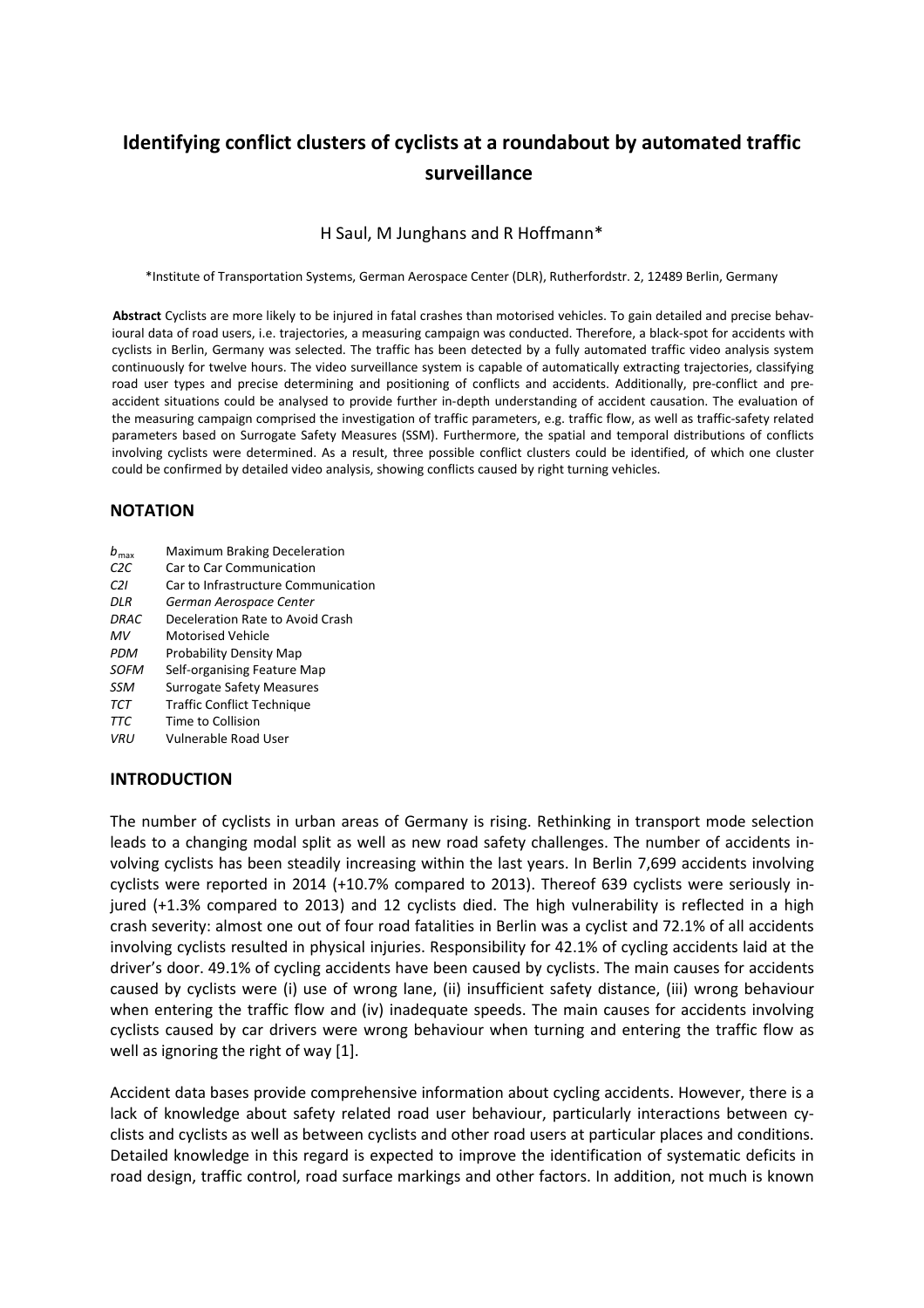about the parameters that lead road users to behaviour that fosters critical situations. Additional data on road user behaviour and their interactions can be obtained by automated video analysis providing trajectories of road users based on spatiotemporal sensors, e.g. cameras, radar systems, or laser scanners. Road user trajectories enable extended analysis of traffic parameters, road use and conflicts. An appropriate automated video analysis system is being developed by the German Aerospace Center (DLR) [2-5]. Research topics in this context are, e.g. investigations of correlations between accidents, critical situations, traffic parameters (e.g. traffic volume, density), and topological features of road space.

A measuring campaign at a prominent black spot for cycling accidents in Berlin (Moritzplatz, 25 cycling accidents reported in 2014) was conducted to evaluate the automated video analysis system. Based on the detected trajectories of individual road users several SSMs quantifying the criticality of the recorded road user interactions have been determined. Spatiotemporal distributions of clusters with high conflict potential could be identified by aggregation.

# **RELATED WORK**

The present study builds off the work of similar previous approaches in the fields of conflict technique and video analysis. In [6] a fully automated video based detection system is described, which allows the analysis of traffic situations before and after introducing measures to improve traffic safety. This framework was further developed in [6], where SSMs and their probability density distributions with regard to different conflict types are automatically determined. Similar video based systems for automated traffic situation detection and interpretation were proposed in [8-10]. More or less all of the publications in this area emphasize the great chances of video based detection systems, but also the challenges and problems arising mainly from the video technique, e.g. occlusions of the vehicles, weather and illumination conditions.

In [11] safety related indicators of conflict analysis and their suitability for the determination of the conflict severity and the determination of safety risks in traffic areas are discussed. Existing indicators are extended and refined. Besides the more common SSMs as Time to Collision (TTC) or Deceleration Rate to Avoid the Crash (DRAC), the authors consider braking intensities and sudden swerving as important safety aspects.

In [12] cyclist-vehicle conflicts and accidents are analysed at two different roundabouts in Lund, Sweden, with regard to different interaction types, e.g. entering motorist and circulating cyclist, motorist and cyclist exiting in parallel, etc. One result of this study was that some of the conflicts seemed to be correlated to accidents and others were not. They assumed that specific interaction types lead to different conflicts or accidents, e.g. interactions of circulating vehicle and entering cyclists can probably develop to a parallel conflict or accident. The authors state that the results should be treated with caution, since they are not significantly validated due to only 90 hours of video material and a rather high false alarm rate of the automated video analysis system between 20% and 90%, which was because of systematic and random affections by weather conditions, optical occlusions of the vehicles.

In [13] two different approaches were developed and tested for the automated detection and classification of atypical traffic situations. As a result of this study a multi-dimensional probability density map (PDM) approach was estimated superior to the employment of a self-organizing feature map (SOFM) for the problem. In case of the PDM approach, the typicality of trajectories was assessed by a quantification of their deviance from a normal trajectory, where normality was defined by a distribution obtained from set of reference trajectories. In [14] similar methods were applied to analyse traffic offenses of cyclists at an intersection. In [3] these methods were applied for detecting critical and atypical situations at an ungated level-crossing.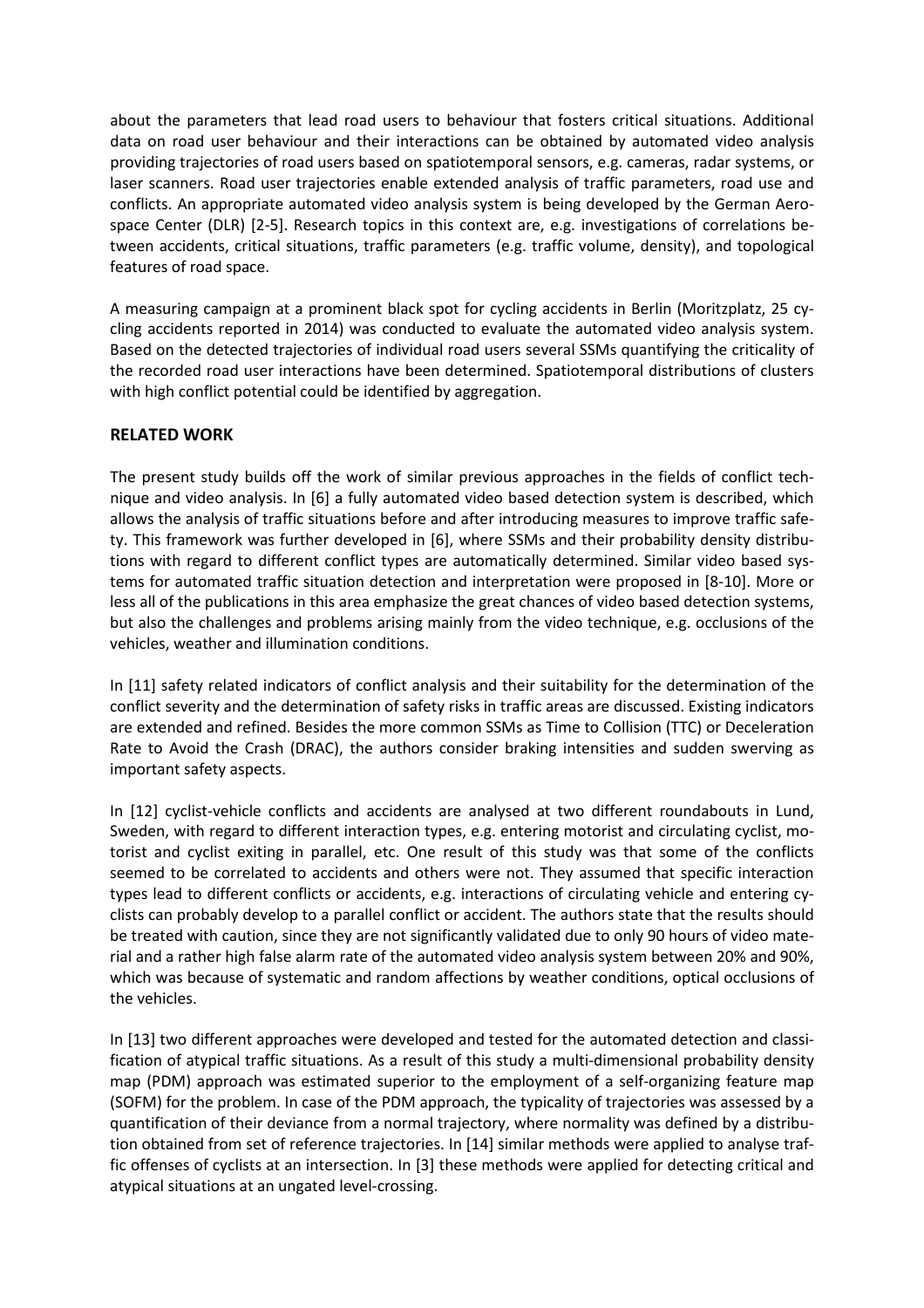Generally, when talking about conflicts detected by automated systems as a valid safety indicator, one must take into account the detection process, which underlies errors. Therefore in [15] the error rates of such detected conflicts based on the sensors these detections are dependent on. A calculation scheme for error rates of automated video based detection of critical situations was developed. It was shown for a stationary road side detector that the false positive rate, which means the rate of detected critical situation that are actually not critical, is four to five times higher than the true positive rate (real critical situations). This leads to the conclusion that studies known from literature, stating there is correlation between conflicts and accidents, should be considered with scepticism as long as no reliable information on error rates, the sensor systems set-up, etc. are provided.

In [16], road user trajectories were estimated software-aided to analyse the interactions of vulnerable road users (VRU) and motorised vehicles (MV) and to compare the traffic safety of signalised and non-signalised intersections. Although these results may not apply for conflicts, there exist several accident-based studies with focus on cyclists. These studies present amongst other things typical crash scenarios and reasons for them. For instance in study [17] it was observed, that many collisions of cars and cyclists occurred between right-turning cars or cars crossing from the left and cyclists. As a reason for the accidents caused by cars, the missing glance over the shoulder was stated. Another study [18] examined accidents of cyclists with focus on turning vehicles and cyclists travelling straight ahead. In 90% of all accidents the vehicle driver caused it. Though, accidents were benefitted by cyclists, e.g. by driving illegally on sidewalks. Accidents occurred noticeably frequently when vehicles turn right and the cycle lane is more than 2 m away from the street in combination with an obstacle.

# **METHODOLOGY**

# **Video based situation detection**

The automated video analysis system used for the present study is capable to detect and classify road users and track them in real world coordinates using adaptive filters (e.g. Extended Kalman or particle filters) yielding trajectories with a maximal temporal resolution according to the framerate of the camera [3]. Different software modules realise the detection and the processing of trajectories (see Figure 1): (i) The image data acquisition (video server) yields image sequences of the surveillance area; (ii) detection and classification algorithms yield vehicle counts and their modal classification (e.g. car, bus, or bicycle); (iii) tracking algorithms yield trajectories of road users; finally, (iv) traffic situations (e.g. normal, atypical or critical) are classified by trajectory level algorithms, eventually (v) triggering the recording of specific types of situations.



Figure 1. Process chain for situation detection (from [3]).

# **Surrogate Safety Measures for conflict analysis**

Conflict situations between two interacting road users can be quantified by several SSMs. Indicators take into account the spatial or temporal distances of different road users, e.g. TTC, distance to collision, probabilistic indicators (e.g. collision probability), DRAC, or maximum braking deceleration. Approximately 30 indicators are described in the literature [19-21].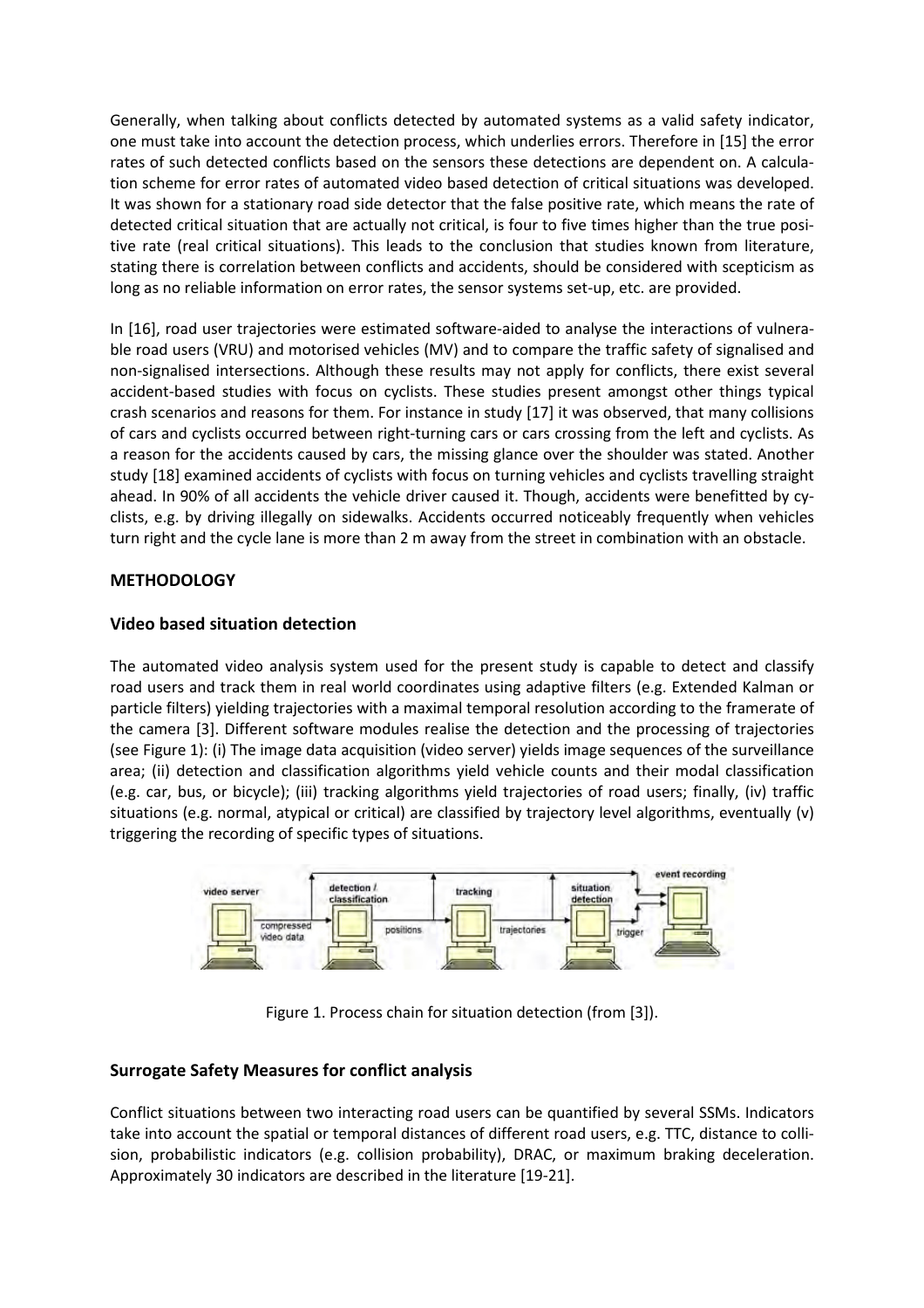

Figure 2. Schematic representation of conflicting trajectories of two vehicles

#### *Time To Collision (TTC)*

The TTC quantifies the remaining time to a potential collision of two interacting vehicles, if they would not change their speed and direction, see Figure 2: If the speeds  $v_0$  and  $v_1$  would remain constant, the vehicles would collide at time  $t^*$  at location  $s^*$ . Given the net distance  $\Delta s$  and the speed difference  $\Delta v$  of the vehicles, then:

$$
TTC = t^* = \frac{\Delta s}{\Delta v} = \frac{\Delta s}{v_1 - v_0}
$$
\n(1)

TTC-values of below 1.5 seconds are generally assumed to indicate critical situations [20-22].

#### *Deceleration Rate to Avoid the Crash (DRAC)*

The DRAC quantifies the necessary deceleration for the following vehicle to avoid an upcoming collision given a constant velocity of the leading vehicle. It can be calculated from kinematic considerations according to Figure 2. If  $\Delta s$  is the net distance between the vehicles and  $\Delta v$  the speed difference, then:

$$
DRAC = \frac{\Delta v^2}{2\Delta s} = \frac{\Delta v}{2TTC}
$$
 (2)

 $\frac{2\pi}{2}$ <br>The larger the DRAC value the smaller is the distance or the larger is the speed difference between the two vehicles. In the literature information differs how DRAC can be evaluated with regard to criticality. Usually, values above 3.35 m/s² for vehicles are considered as critical [23].

#### *Braking Intensity (b*<sub>max</sub>)

Atypical braking behaviour, e.g. intensive or frequent braking may indicate critical situations. In contrast to the SSMs, which are designed for the detection of conflicts between two road users,  $b_{max}$ may also indicate single-vehicle conflicts. Let  ${a}_{1:n}$  a set of all decelerations along a given trajectory within a specific area of interest, then the maximum braking intensity for each trajectory is:

$$
b_{\max} = \max(\{a\}_{1:n})\tag{3}
$$

#### **RESULTS**

#### **Setup for the mobile automated traffic surveillance**

The measuring campaign was conducted at an accident blackspot for cyclists, a four-legged roundabout located at the Moritzplatz in Berlin, Germany. The recording was conducted on July 7, 2014 from 6 a.m. to 6 p.m. (12 hours), which included the traffic peaks during the morning and the afternoon rush hours (Figure 6). The weather was warm with temperatures between 25°C and 30°C, dry, partly sunny and partly cloudy.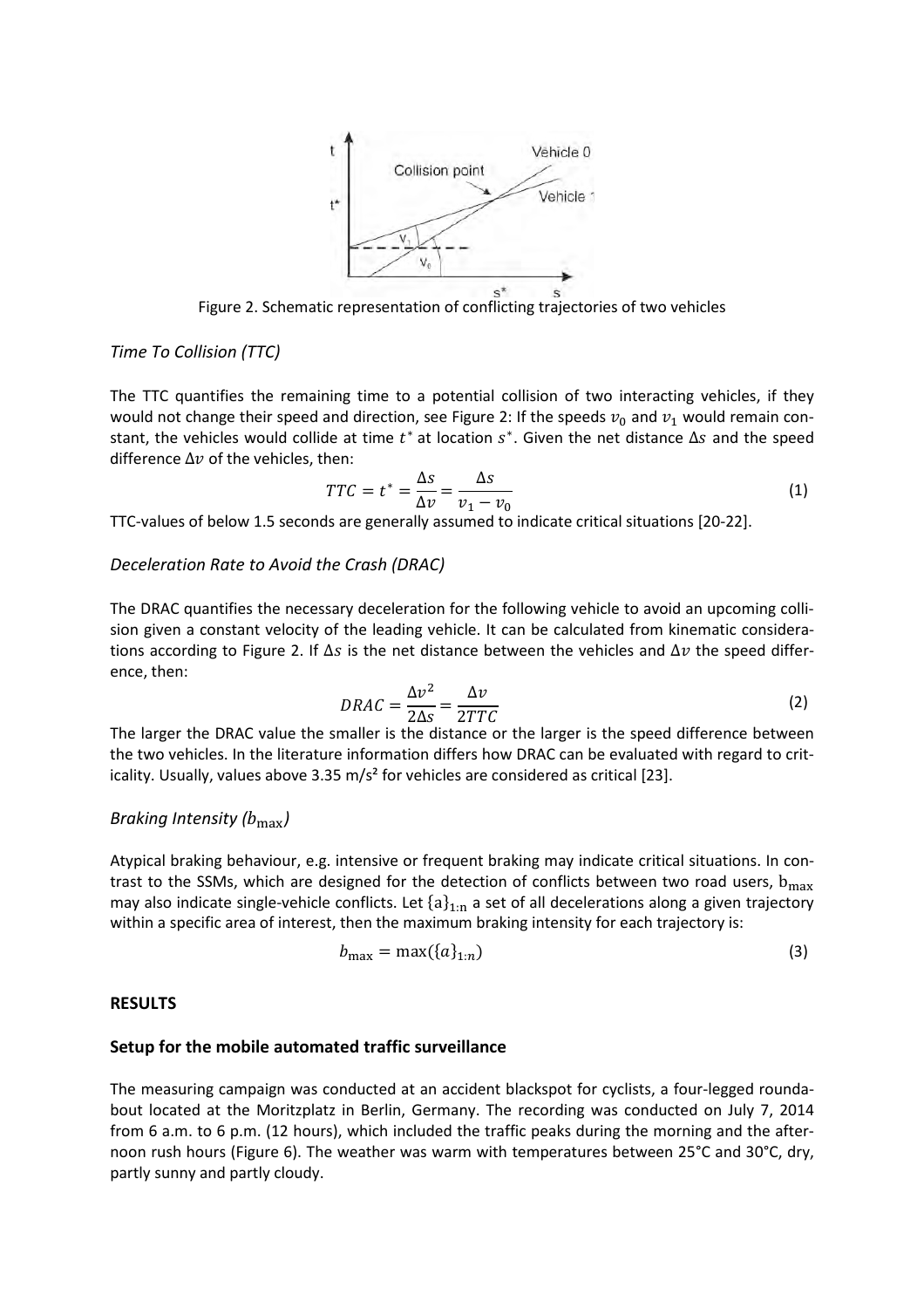#### *Characteristics of the Moritzplatz*

The roundabout has four single-lane legs. Although no corresponding lane markings were present at the time of measurement, the width of the roundabout allows for two vehicles driving side-by-side. Cycle lanes with an obligation of use did exist and were separated by corresponding markings.

In 2014, 25 cycling accidents have been reported officially. The three road sections captured by the video recording system have traffic volumes between 15,000 and 22,000 motorized vehicles on average per day (Figure 3). Official numbers of cyclists were not available.



Figure 3. Traffic volumes (MV) in 1,000 vehicles/day of the three captured road sections at Moritzplatz [24].

#### *Measuring setup*

As shown in Figure 4, the Urban Traffic Research Car (UTRaCar), a mobile laboratory of the DLR, was installed on the inner part of the roundabout for observation of traffic in northeast direction into and from the street Prinzenstraße. The UTRaCar is equipped with an extendible pole of twelve meters height and a working station capable of processing video images in real-time to obtain trajectories of moving objects in captured traffic scenes. The camera used in this survey acquired images with a resolution of 1,340 x 1,040 pixels at a frequency of 20Hz.



Figure 4. UTRaCar at the Moritzplatz. a Photograph of the setup at the measuring day.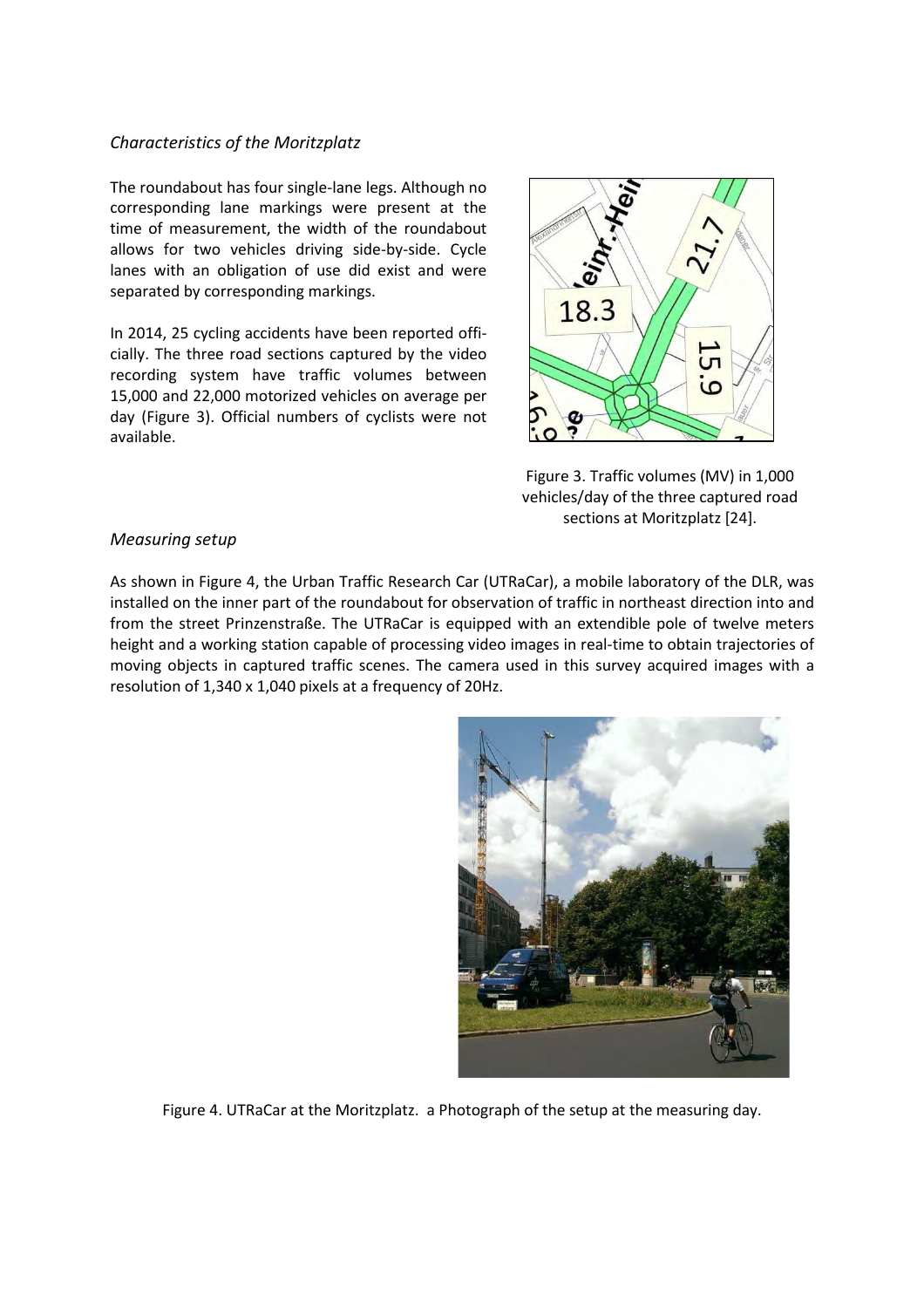In Figure 5(a) the field of view of the camera is shown. Detected were road users either entering to Prinzenstraße in north-east direction or remaining in the roundabout as well as road users entering the roundabout from Prinzenstraße. In Figure 5(b) the ortho-photo of the same part of the roundabout is shown including trajectories of the road users (coloured) and their predictions (grey) within the next two seconds.



Figure 5. Camera image showing the field of view (a)

The evaluation of the measuring campaign comprises the investigation of traffic parameters, e.g. traffic volume, mean speed as well as temporal and spatial frequency distributions of critical interactions between bicycles and other road users (using TTC, DRAC, and  $b_{max}$ ). Other road users respectively non-cyclists were motorized vehicles (MV).

# *Cyclist shares*

Altogether 20,167 road users were detected within the twelve hours of the survey (3,451 cyclists and 16,716 non-cyclists). The share of cyclists of all road users varied between 10% and 30% (17.1% on average) per hour (see Figure 6).

#### *Cyclist volumes*

From the 3,451 cyclists in total, 573 cyclists passed the field of view during the morning peak be-tween 9 a.m. and 10 a.m. and 528 cyclists were counted during the afternoon peak between 5 p.m. and 6 p.m. The minimal hourly volume of 219 cyclists was counted between 8 a.m. and 9 a.m.

# *Cyclist speeds*

For each bicycle trajectory point the instantaneous speeds were determined. The raw positions were filtered by a Kalman filter [3] to obtain speed and acceleration data and to reduce noise. The trajec-tories have a temporal resolution of 0.05 s corresponding to the 20 Hz image repetition rate of the camera. The individual mean speeds of cyclists in free flowing traffic (e.g. between 6 a.m. and 7 a.m.) are shown in Figure 7(a). The diagram in Figure 7(b) shows the mean speeds in dense traffic (be-tween 2 p.m. and 3 p.m.).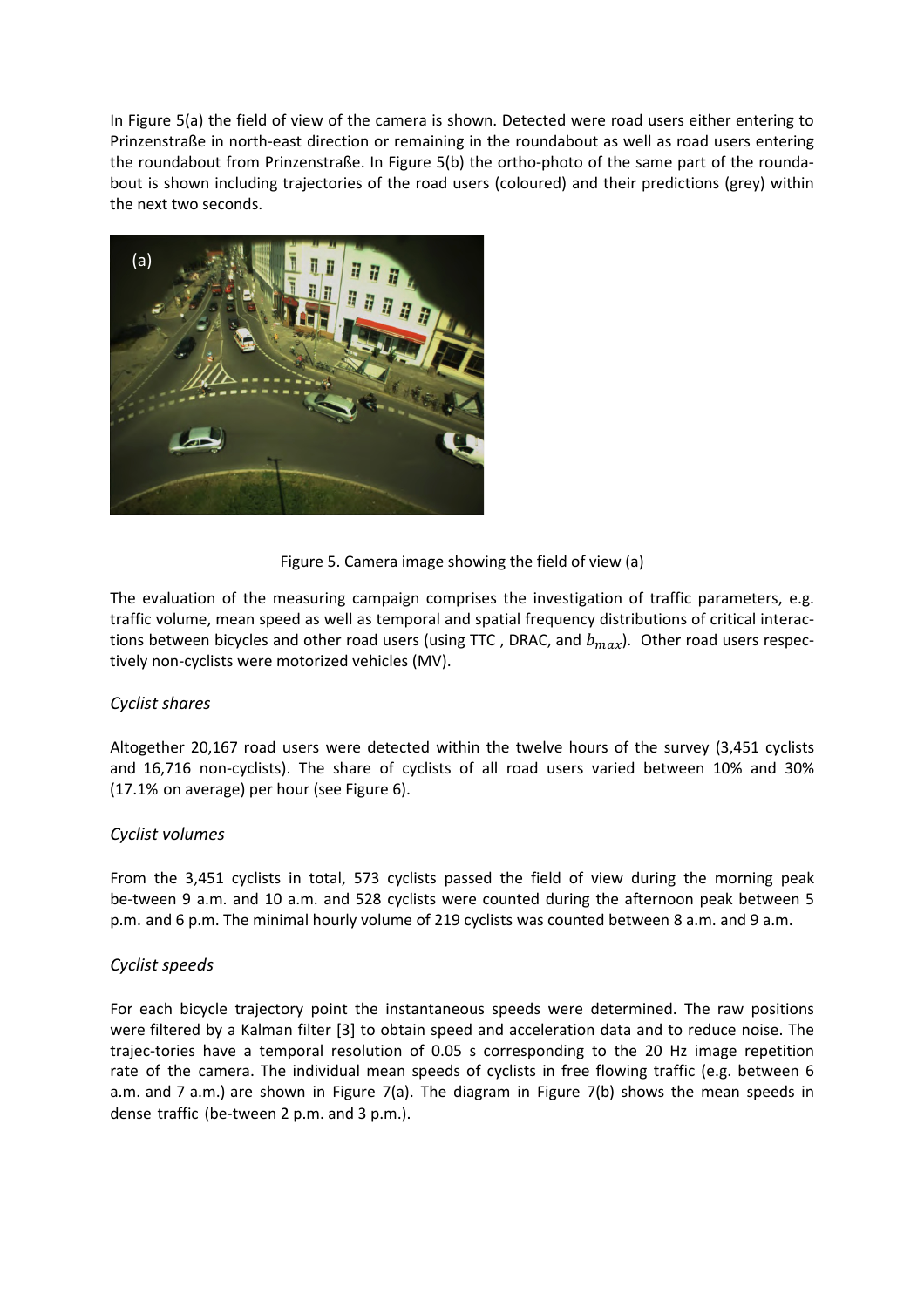

Figure 6. Number of road users per hour.

The most frequent speeds in free flow were 5.5-6 m/s (18-19.8 km/h), whereas in dense traffic 4.5-5 m/s (16.2-18 km/h). Speed values of less than 0.5 m/s arose from stopping cyclists. Regarding the whole time of the survey the 95-percentile was below 10 m/s (36 km/h). The extreme speed values of more than 10 m/s are obviously implausible and were classified as erroneous detections and were not considered throughout the evaluation. These implausible values suggest current shortcomings of the video analysis system that need to be solved.



Figure 7. Cyclist speed distribution in free flow 6 a.m.-7 a.m. (a) and in dense traffic 2 p.m.-3 p.m. (b)

# *Cyclist conflicts*

For the identification of microscopic black spots at the roundabout temporal and spatial conflict clusters were determined. The results are based on the three indicators TTC, DRAC, and  $b_{\text{max}}$  for which the thresholds were set to 1 s (TTC), 4.5 m/s<sup>2</sup> (DRAC) and 10 m/s<sup>2</sup> ( $b_{\text{max}}$ ), respectively.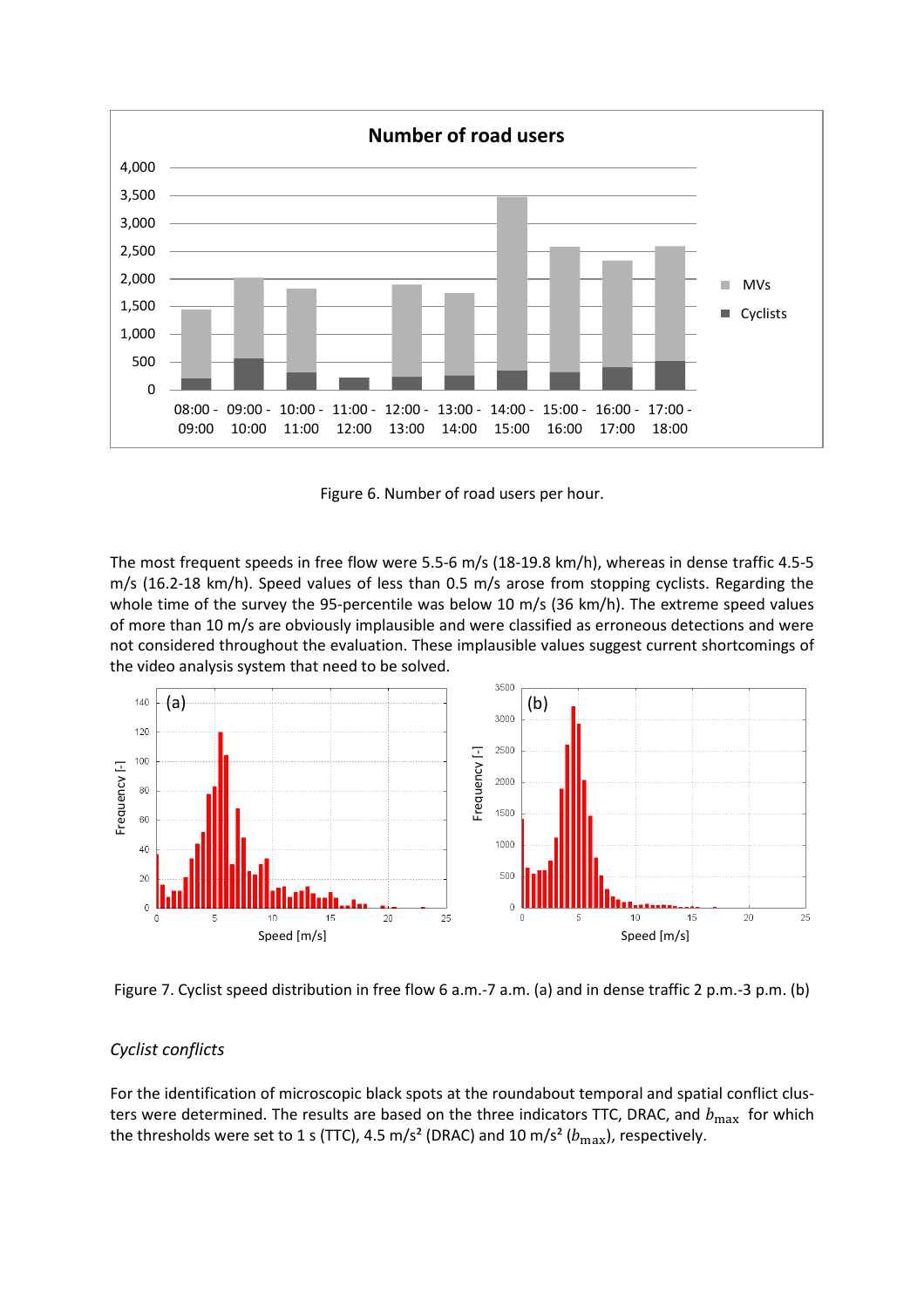Altogether 252 conflicts were detected on the basis of TTC and DRAC values. The peak hour for conflicts was between 2 p.m. and 3 p.m. Table 1 lists the number of detected conflicts involving cyclists in dependence on the time of the day. It is remarkable that most of the conflicts were detected between 2 p.m. and 6 p.m. and particularly conflicts between cyclists and vehicles. There seems to be a slight correlation to traffic volume of motorized vehicles (see Figure 6 and Table 1), but no correlation to the amount of cyclists, which increases till 6 p.m. Furthermore, it can be seen the small share of conflicts among cyclists. Obviously, an investigation of the indicated correlation needs to be comprised.

| Time of day     | Cyclist - cyclist<br>conflicts | Cyclist - MV con-<br>flicts | Sum  |
|-----------------|--------------------------------|-----------------------------|------|
| $08:00 - 09:00$ | 2                              | 5                           | 7    |
| $09:00 - 10:00$ | 4                              | 11                          | 15   |
| $10:00 - 11:00$ | 0                              | 3                           | 3    |
| $11:00 - 12:00$ | 0                              | 10                          | 10   |
| $12:00 - 13:00$ | 0                              | 9                           | 9    |
| $13:00 - 14:00$ | $\overline{2}$                 | 10                          | 12   |
| 14:00 - 15:00   | 6                              | 64                          | 70   |
| $15:00 - 16:00$ | 12                             | 36                          | 48   |
| $16:00 - 17:00$ | 9                              | 28                          | 37   |
| 17:00 - 18:00   | 7                              | 16                          | 23   |
| Percentage      | 16,6%                          | 83,3%                       | 100% |

Table 1. Number and percentage of cyclist-cyclist and cyclist-MV conflicts based on TTC and DRAC.

# *Cyclist conflicts determined by TTC*

In the following TTC based conflicts involving bicyclists are considered and plotted. For each conflict an according conflict value (e.g. TTC = 0.9s) and a conflict location (i.e. the bicyclist's position) were determined corresponding to the first time a conflict was detected. Conflict values are only calculated for the cyclist involved. If there are interacting cyclists the first one is used. The spatial resolution of the conflict points is 1 m<sup>2</sup>, i.e. there is one value for each square meter. Frequent critical TTC spots are plotted with red dots, whereas less frequent spots are plotted with green dots.

In Figure 8 the detected TTC based conflict spots between 11 a.m. and 12 a.m. (a) and between 3 p.m. and 4 p.m. (b) are compared In Figure 8(b), for the latter time-interval conflicts involving cyclists occur almost exclusively at the spot where the right turning vehicles cross the path of cyclists remaining inside the roundabout while Figure 8(a) shows three different locations indicating typical conflicts. Due to manual evaluation of the corresponding video scenes after measuring conflicts, the following was concluded:

- In the conflict clusters 1 and 2 no actual conflict or surprise potential could be identified, since cyclists approaching the roundabout and cycling through it have a good view and are thus able to assess the situation on the road as well as crossing traffic participants early enough.
- In conflict cluster 3 actual conflict potential could be identified. Right turning vehicles that leave the roundabout cross the paths of cyclists that remain in the roundabout.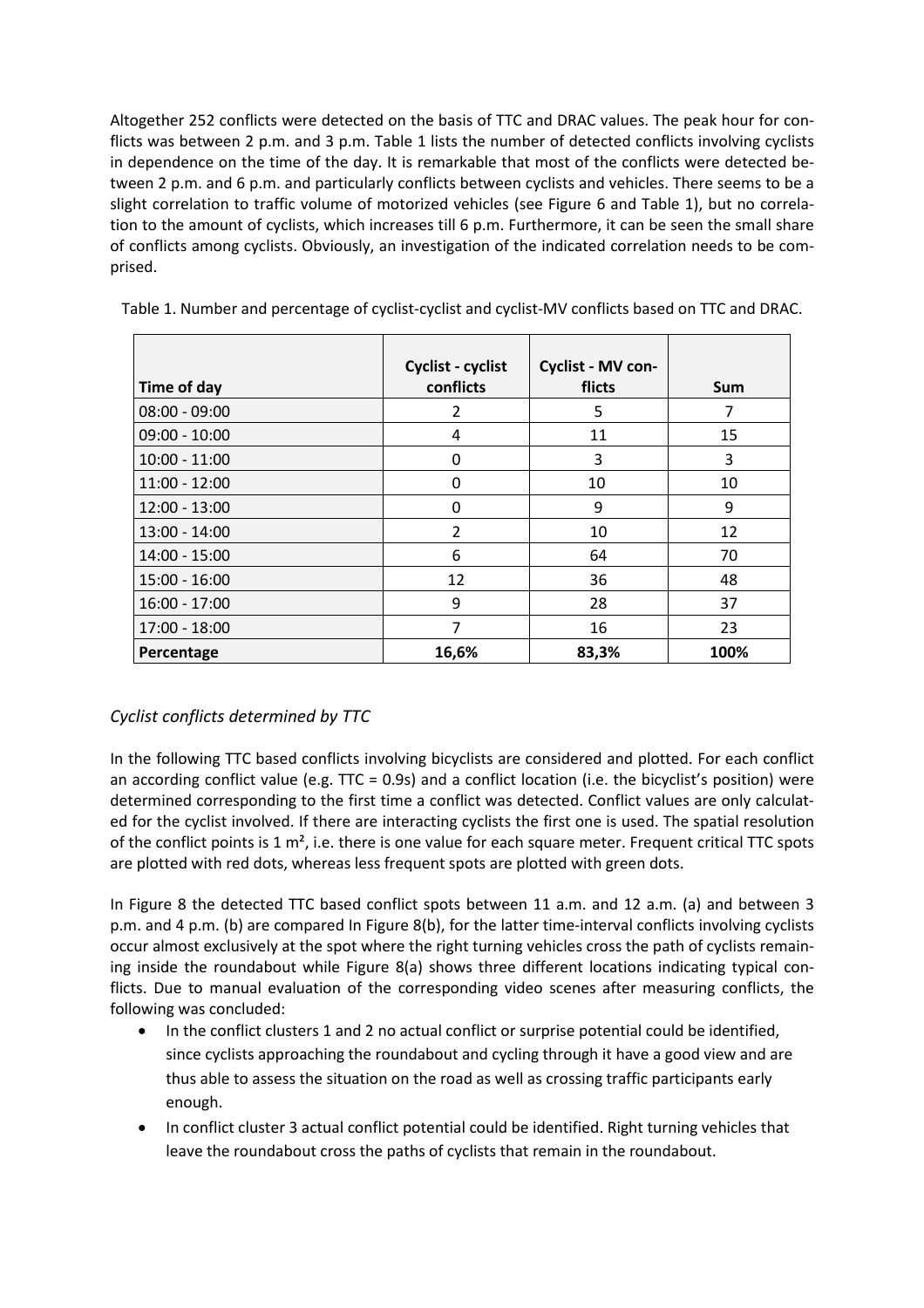Figure 8. Clusters of critical TTC values between 11 a.m. and 12 a.m. (a) and between 3 p.m. and 4 p.m. (b)

Detected conflicts that could not be confirmed by manual review were assumed to be misdetections due to imprecise trajectory extraction. This indicates current deficits of the video analysis system that need to be improved.

#### *Cyclist conflicts determined by DRAC*

In Figure 9(a) the histogram of the DRAC-based conflict detection is shown for the whole day. The histogram has its global maximum at 2.5 m/s<sup>2</sup>  $\lt$  DRAC  $\lt$  3 m/s<sup>2</sup>. Although braking intensities above 5  $m/s<sup>2</sup>$  are realistic, the DRAC values above 5 m/s<sup>2</sup> are seen as numerical artefacts after postprocessing and manual review of the video scenes and are thus neglected. Indeed, in field braking experiments [25] maximum braking decelerations of about 5  $m/s<sup>2</sup>$  were found. Due to the defectiveness of the DRAC values no threshold for critical values is applied here. Instead, all detected values are shown.

The intensities and locations of the DRAC based conflicts are presented in Figure 9(b). Again, manual conflict video evaluation showed that only conflict indications that are located where vehicles turn right leaving the roundabout and cross the marked cycle lane correspond to real conflicts.

# *Cyclist conflicts determined by Maximum Brake Intensity bmax*

The conflict clusters determined by maximum decelerations of each of the cyclist trajectories are similarly located as the conflicts clusters determined by TTC and DRAC and thus not visualised here. Again, three clusters with high frequency of cyclist breaking operations were identified. The maximal deceleration was approximately 5 m/s².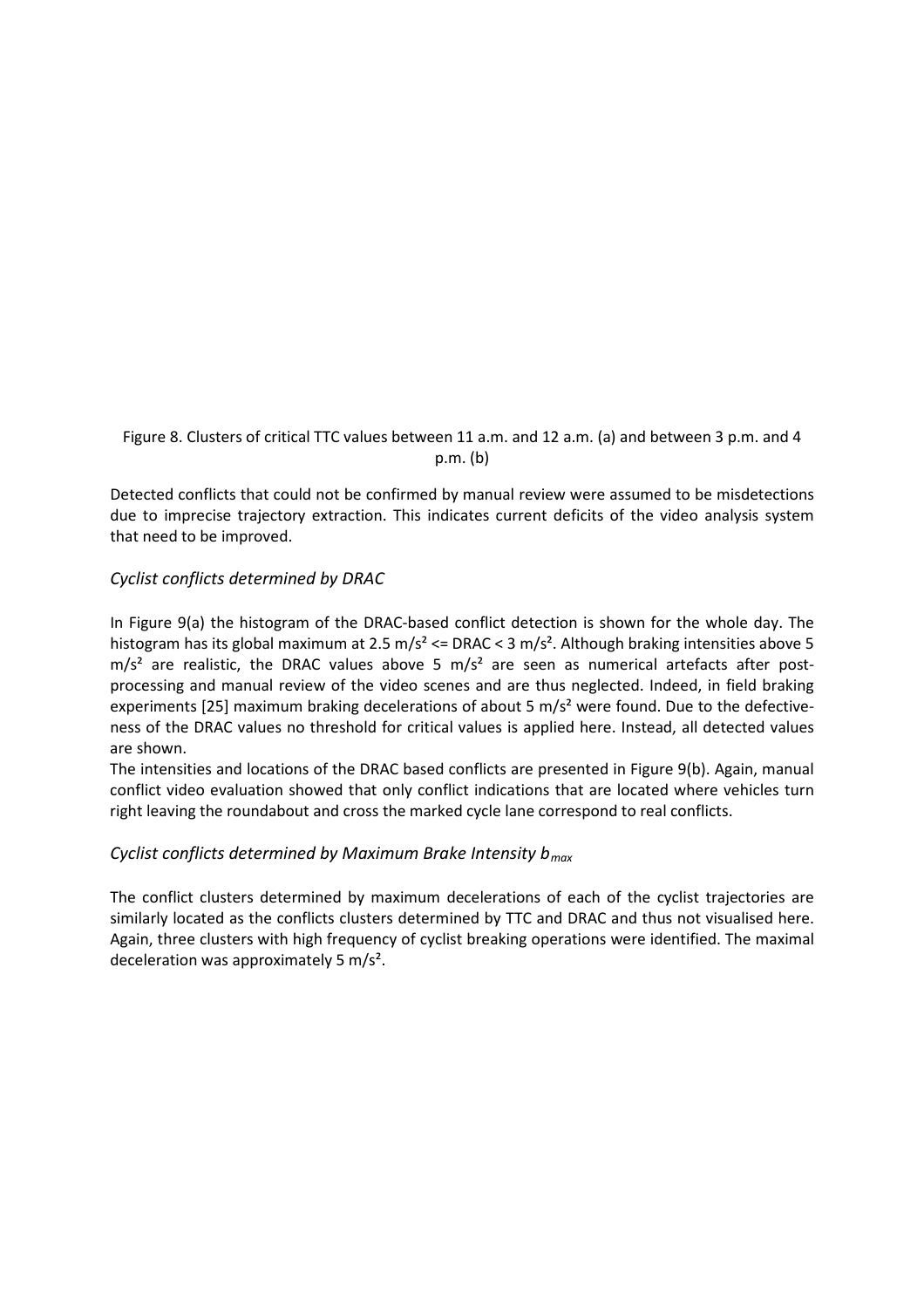

Figure 9. Histogram of DRAC values of cyclists detected between 6 a.m. and 6 p.m (a) .

# **DISCUSSION**

#### **Temporal distribution of cyclist conflicts**

In Berlin, most cycling accidents in 2014 occurred in the peak hours with highest traffic volume, i.e. in the morning from 8 a.m. to 10 a.m. and in the afternoon from 3 p.m. to 6 p.m. [1]. With respect to conflicts in this study the most conflicts were detected also in the afternoon between 3 p.m. and 6 p.m., but in contrast to the temporal distribution of accidents no morning conflict peak could be identified. Consequently, there is a need of a broader data collection at more intersections and longer time periods in order to be able to draw reliable comparisons.

# **Spatial distribution of cyclist conflicts**

Three potential hazard areas for cyclists at Moritzplatz were determined using the spatial distribution of TTC, DRAC, and  $b_{max}$ . The same hazard areas were found for all indicators independently at different times (see Figures 8 to 10).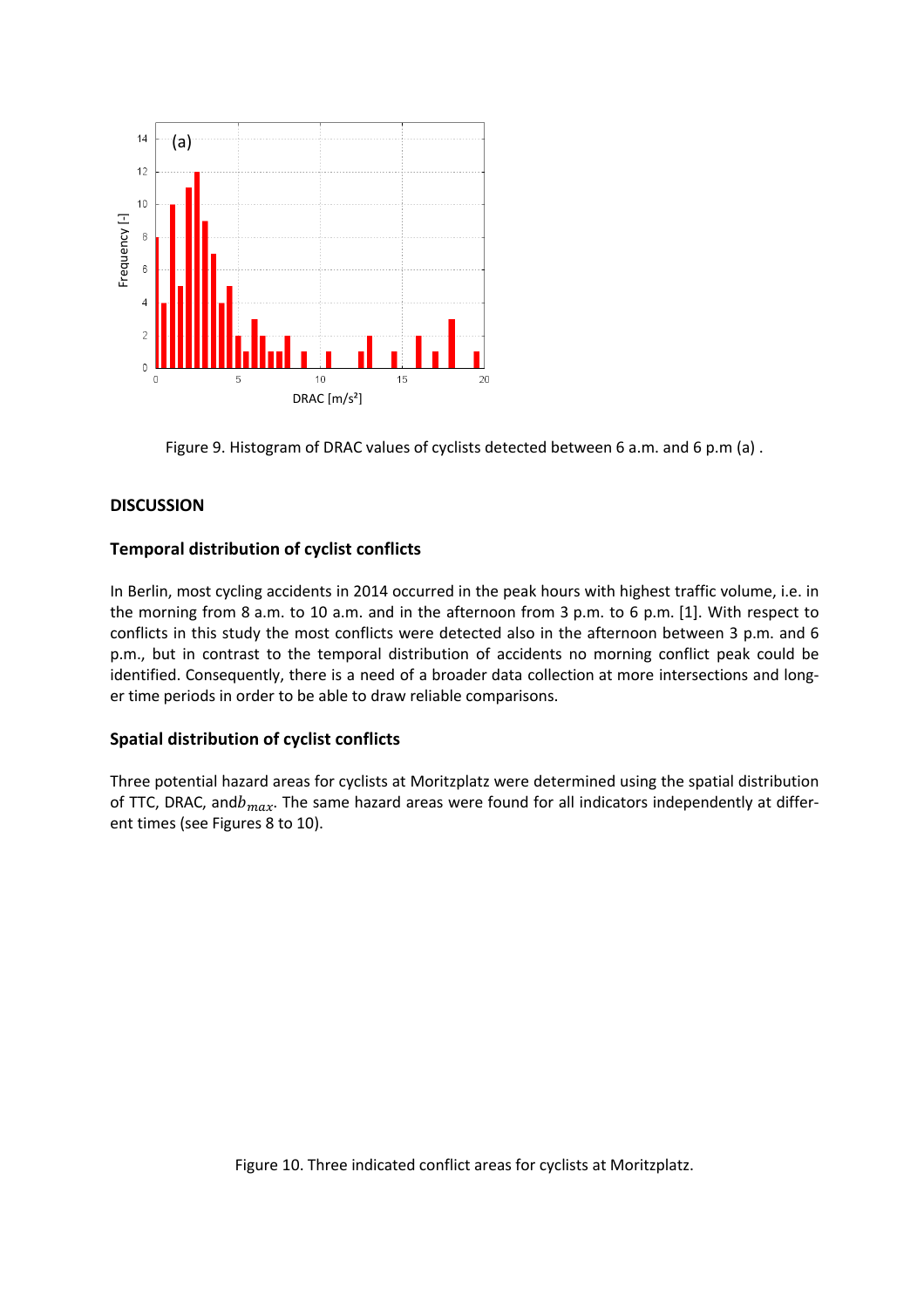# **Conflict clusters 1 and 2**

After manual assessment of the results the areas 1 and 2 according to Figure 10 could not be classified as conflict black spots, but false positive results. One the one hand this can be explained by the imperfection of the video analysis system, and on the other by the mentioned strongly overestimation of conflicts due to error rates as referred to [4].

# **Conflict cluster 3**

Area 3 in Figure 10 could be identified as a real conflict cluster after manually assessing the video sequences. In several cases, when the cars turned right they ignored the right of way of the cyclists remaining in the roundabout. Several cyclists had to stop or to go for evasive actions. One reason for this behaviour could be explained by the geometry of the roundabout, which is due to the small angle between the vehicles leaving the roundabout and cyclists remaining in the roundabout. Its geometry requires the vehicle driver to do a shoulder check in many cases. Furthermore, in some cases the cyclists did not signalise their intention to turn to the right, which might have resulted in misunderstandings of the car drivers, e.g. misinterpretation of cyclists' speeds and also cyclists' directions.

# **CONCLUSIONS & FUTURE PROSPECTS**

In this paper the results of a measuring campaign at the black spot Moritzplatz, Berlin, Germany, were discussed. The survey was intended to verify an automated video analysis system for the automated identification of potential hazardous locations with particular focus on cyclists. For this purpose, a specifically equipped measuring vehicle UTRaCar of the Institute of Transportation Systems of the DLR was used. Based on 12 hour image sequences classifications of the road users and their trajectories were obtained. These trajectories were analysed automatically as well as by manual postprocessing and assessment afterwards. Quantifications of hazardous locations could be obtained by using three different indicators examining interactions and atypical behaviour of bicyclists and other road users. The following statements can be made:

- The roundabout Moritzplatz is frequented by about 15,000 to 22,000 road users per day. During the twelve hour measuring campaign 3,451 cyclists and 16,716 non-cyclists were detected. The average speed of cyclists was about 16 km/h.
- Altogether 252 conflict situations involving cyclists were automatically detected. The peak conflict hour with 70 conflicts was between 2 p.m. and 3 p.m. About 17% of all cycling conflicts comprise of conflicts between cyclists, the remaining 83% occur between vehicles and cyclists. During the data acquisition, no accidents were detected.
- The conflicts were detected and evaluated by using the indicators TTC, DRAC, and  $b_{max}$  of the Traffic Conflict Technique (TCT).
- Three spatial conflict clusters were found, but currently just one of them turned out to be a real conflict spot for this roundabout, whereas the remaining two could not be confirmed. These clusters differed with regard to their conflict potential and conflict severity: The highest conflict potential is given at the exit of the roundabout in north-eastern direction to Prinzenstraße at the crossing point of the right turning motorised vehicles and cyclists going straight.
- In order to prove (or disprove) the areas 1, 2 and 3 to be real black spots, particularly after redesigning the Moritzplatz in 2015, another measuring campaign of longer period needs to be conducted and accidents and conflicts need to be correlated.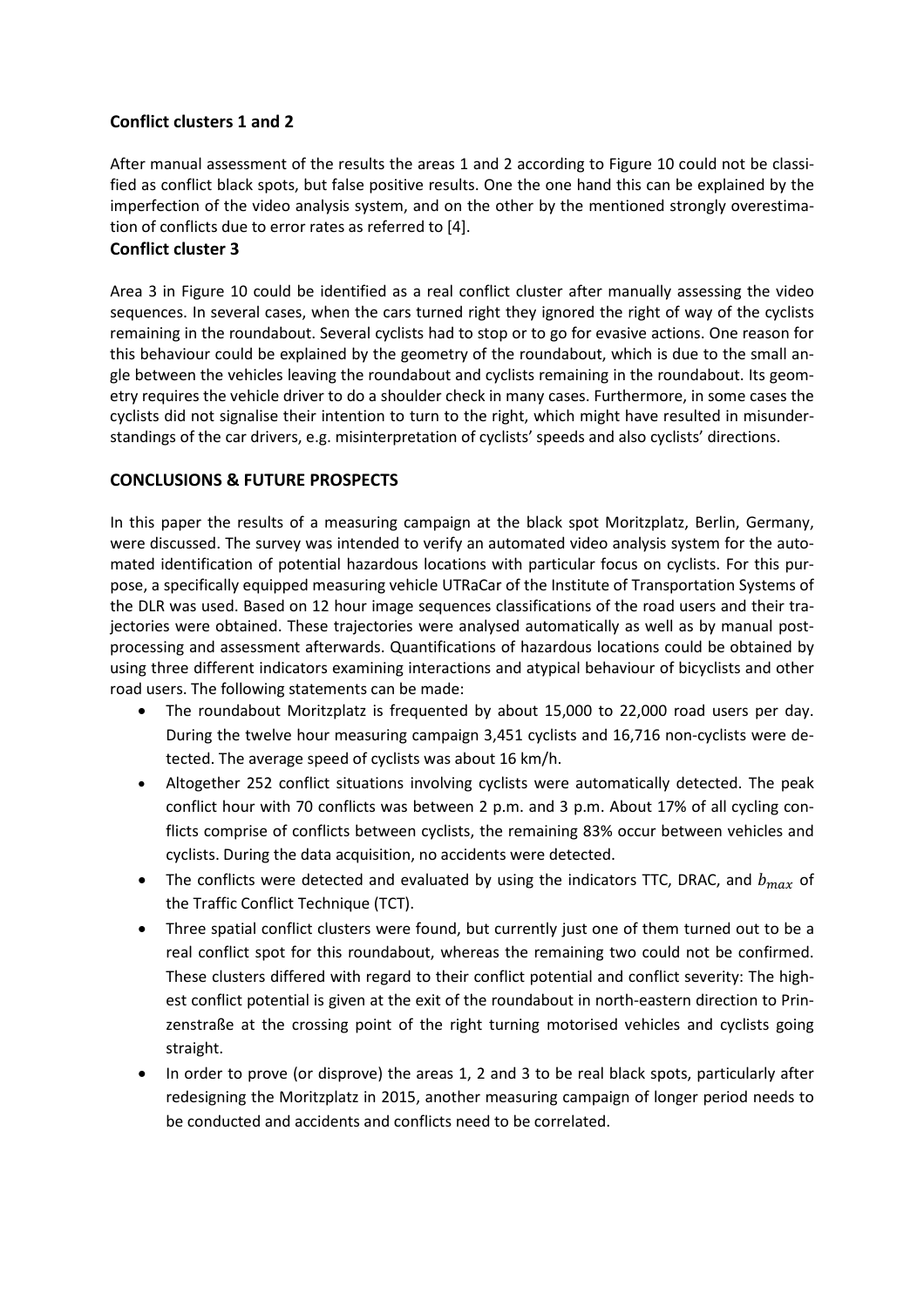#### *Research issues*

The research issues mentioned at the beginning of this study could be answered partially. A high potential for optimisation of the automated video analysis system, particularly the estimation of motion and tracking of cyclists was identified, since a high accuracy is a prerequisite for reliable results of indicators as previously shown by the mentioned SSMs . As a result of the lack of accuracy most of the detected conflicts could not be classified as real conflicts, because they were identified as falsepositives by manual evaluation afterwards. This could be explained by (i) the current imperfection of the video analysis system and (ii) by the objectively justified strong overestimation of conflicts due to the error rates of any sensor system for safety analysis [4]. However, the determined conflict clusters are plausible and led to insights on cyclist behaviour and safety aspects.

# **Outlook**

In the future it is planned to gather more representative and reliable data. This includes long-term measurements with different traffic states, illumination and weather conditions at different infrastructures to get more significant insights into road safety aspects, particularly of cyclists. Furthermore, it is intended to investigate and develop further conflict measures and their appropriate application for certain situations. The automated analysis system will be improved regarding automated categorization of road user types and conflict types. Moreover, it is planned to conduct automatic clustering and marking of conflict/hazardous clusters as well as to compare these clusters to accident distributions. A repetition of the survey could give insights in the effectiveness of recently implemented safety measures, since the cycle lane markings at the roundabout Moritzplatz were redesigned in August 2015 (one year after the data acquisition of this study).

Following needs of further research can be derived based on this study and related previous approaches:

- Infrastructure based detection of critical and atypical traffic situations needs to be combined with driver related information (e.g. extraction of data from Naturalistic Driving Studies) and environmental information (e.g. road condition generated from Car to Car- (C2C) or Car to Infrastructure (C2I) communication data) for a better understanding of accident causation.
- Challenges of automated video analysis need to be solved, which are affections by weather and illumination conditions and mutual occlusions of traffic participants for instance. Also, those systems have a high false positive rate which has to be corrected by an additional analysis.
- SSMs need to be adequately extended and/or combined for related traffic and safety situations. Furthermore, kinematic parameters, e.g. braking intensities and their distributions should be taken into account for conflict quantification.
- Focus is to be put on research to prevent and to mitigate accidents of VRU as they count for a high number and high severity of accidents, particularly in urban areas.
- x Repetition of the campaign to assess the redesign of the lane markings at Moritzplatz.

# **REFERENCES**

- 1 Der Polizeipräsident in Berlin, Stab des Polizeipräsidenten, Sachbereich Verkehr: Sonderuntersuchung Radfahrerverkehrsunfälle in Berlin 2014, URL: https://www.berlin.de/polizei/\_assets/aufgaben/anlagenverkehrssicherheit/radfahrer2014.pdf (in German)
- 2 S Detzer, M Junghans, K Kozempel, H Saul, Analysis of traffic safety for cyclists an automatic detection of critical traffic situations of cyclists. In: 20th International Conference on Urban Transport and the Environment, pp. 491-503. WIT Press. 28. - 30. Mai 2014, The Algarve, Portugal. ISBN 978-1-84564-778-0.